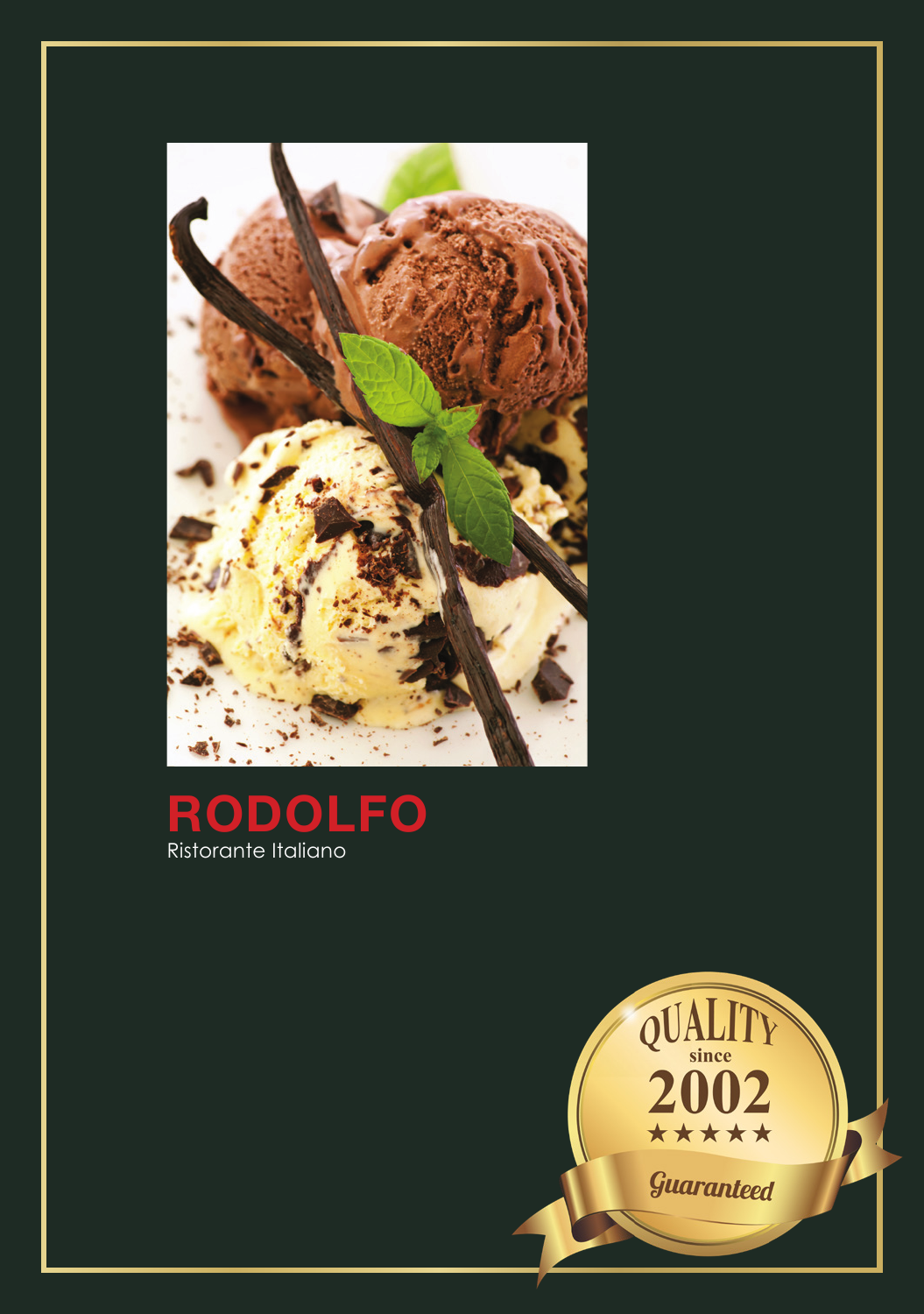# Dessert - Postre - Café

| <b>Tiramisu</b><br>home made<br>maison/casero | Aus Löffel Biskuit in Kaffe/Brandy, Mascarpone, Ei, Zucker 7<br>Ladyfinger "egg biscuits" with café & Brandy, mascarpone, egg & sugar<br>biscuit la cuiller imbib de caf/brandy, mascarpone, oeuf, sucre 7<br>de bizcochos bañados en café y brandy, mascarpone, huevo y azúcar |
|-----------------------------------------------|---------------------------------------------------------------------------------------------------------------------------------------------------------------------------------------------------------------------------------------------------------------------------------|
| <b>Zabajone</b><br>home made<br>maison/casero | Klassisch mit italienischer Marsala o. Cava 9<br>Sabayon (egg flip) classic with Italian Marsala wine or with Spanish Cava<br>Un classique au marsala italien ou au cava 9<br>de tipo clásico con vino italiano de Marsala o cava                                               |
| Pannacotta<br>home made<br>maison/casero      | Vanillekreme aus Sahne + Milch, auf Waldfruchtkonfitüre 7<br><b>Baked vanilla cream served on confiture from forest fruits</b>                                                                                                                                                  |
|                                               | Crème à la vanille, faite de crème + lait sur confiture de baies des bois 7<br>Crema de vainilla de nata y leche, servida con confitura de frutas                                                                                                                               |

### Dessert mit Eis - **with Ice-Cream** - Desserts glacés - **Postres helado**

| <b>Sorbetto</b><br>al limone                                                                                  | Zitronen Eis mit Wodka, Cava oder Lemoncello 9<br>Lemon ice with Vodka or Spanish Cava or with Lemoncello                                                                                                                           |
|---------------------------------------------------------------------------------------------------------------|-------------------------------------------------------------------------------------------------------------------------------------------------------------------------------------------------------------------------------------|
|                                                                                                               | Sorbet citron arrosé de vodka, cava ou limoncello 9<br>Sorbete de limón con vodka, cava o Lemoncello                                                                                                                                |
| <b>Vanille Eis Likör</b><br>Vanilla Ice Liquor<br><b>Glacée vanille</b><br>Liqueur Helado<br>vainilla liquore | mit Tia Maria o. Amaretto o. Baileys o. Cointraeu 9<br>with Tia Maria or Amaretto or Baileys or Cointraeu<br>arrosée de Tia Maria ou Amaretto ou Baileys ou Cointraeu 9<br>con Tia Maria o Amaretto o Baileys o Cointraeu           |
| <b>Vanille Eis</b><br><b>Ice Espresso</b><br><b>Vanille glacée</b><br>Helado/Espresso                         | serviert mit heissem Espresso 9<br>Served with hot espresso<br>arrosée d'espresso brûlant 9<br>con café espresso caliente                                                                                                           |
| <b>Eiscreme</b><br>Sebstgemacht<br><b>Ice-Cream</b><br>Home made<br><b>Glacée -maison</b><br>Helado casera    | Waldfrucht, Schokolade, Vanille, Zitrone Portione: zwei Kugeln 7<br>Wild berries, Chocolate, Vanilla, Lemon Portion: two scoops<br>Baies de bois, Chocolat, Crème/vanille, Citron 7<br>Frutas sivestres, Vainilla, Chocolate, Limón |
| Sahne/cream<br><b>Cream/nata</b>                                                                              | für Eis for ice cream extra 1.50<br>Supplément de crème pour glace, etc., nata extra 1.50                                                                                                                                           |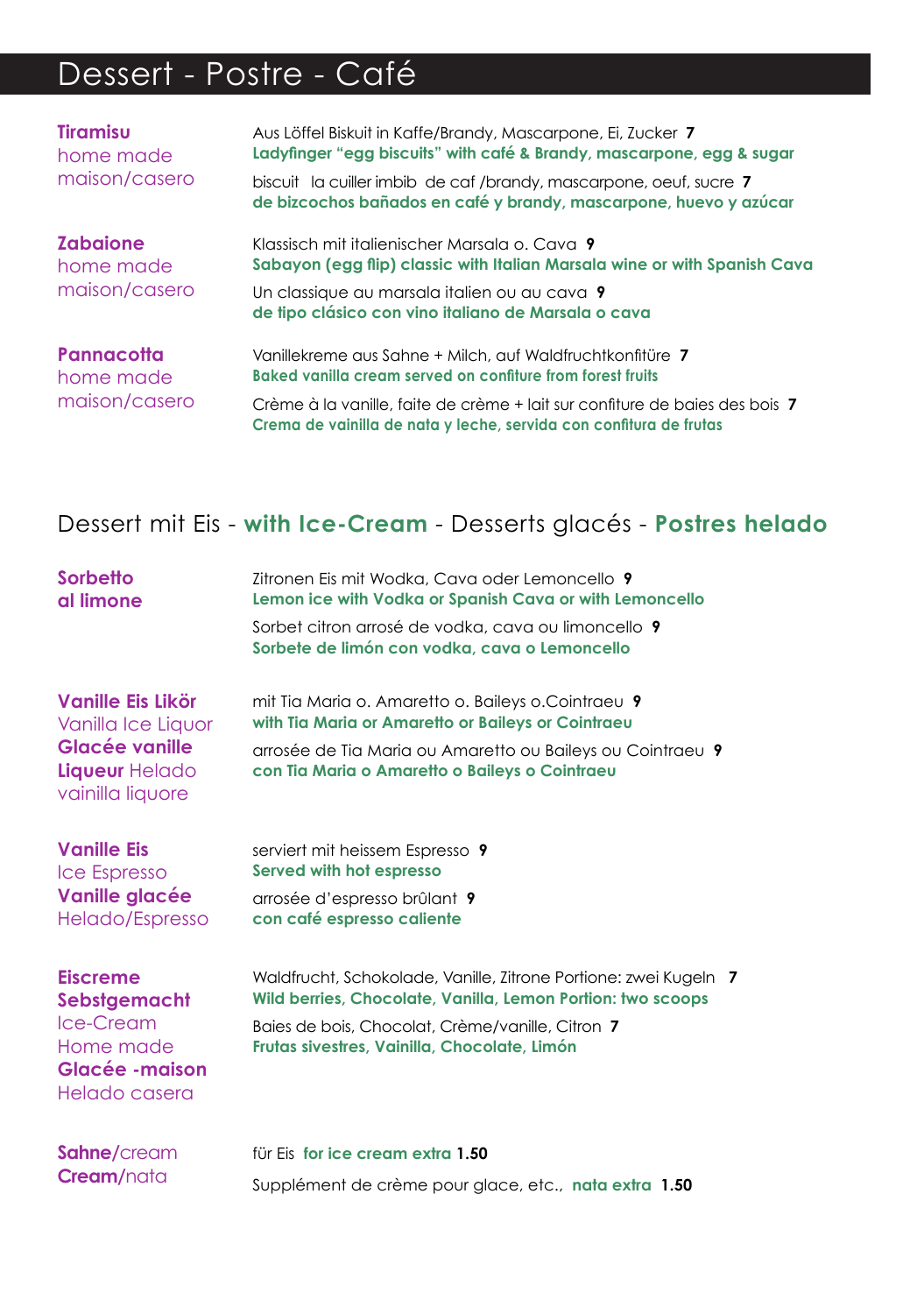## Dessert - Postre - Café

### **IRISH Coffee**

mit Whisky oder Tia Maria o. Amaretto o. Baileys o. Cointraeu 9 with Whisky or Tia Maria or Amaretto or Baileys or Cointraeu

avec Whisky ou Tia Maria ou Amaretto ou Baileys ou Cointraeu 9 con Whisky o Tia Maria o Amaretto o Baileys o Cointraeu



Ital. Mandel - Cantucci 4 **Ital. Almond Cookies** Ital, Cantucci aux Amandes 4 Ital.galletas con almendras



Früchtebrot Freigen + Mandeln 4 **Fruit bread with Figs and Almond** Pain aux fruits avec Fiques + Amandes 4 Pan de Higo & Almendras

**Käse** cheese **Fromages** Queso

Verschiedene Käsesorten - bitte anfragen 7 cheese selection - please ask

Choix de fromages 7 Surtido de quesos italianos - Rogamos consúltennos

#### Caffé - Brandy



Kaffé, Coffee, Cappuccino, Thé, tea 3 Kaffe, coffee mit/with Brandy 4.50 Brandy separat 5

Caffé, Cappuccino, Thé, Infusion 3 Caffé, avec/con Brandy 4.50 Brandy separat 5